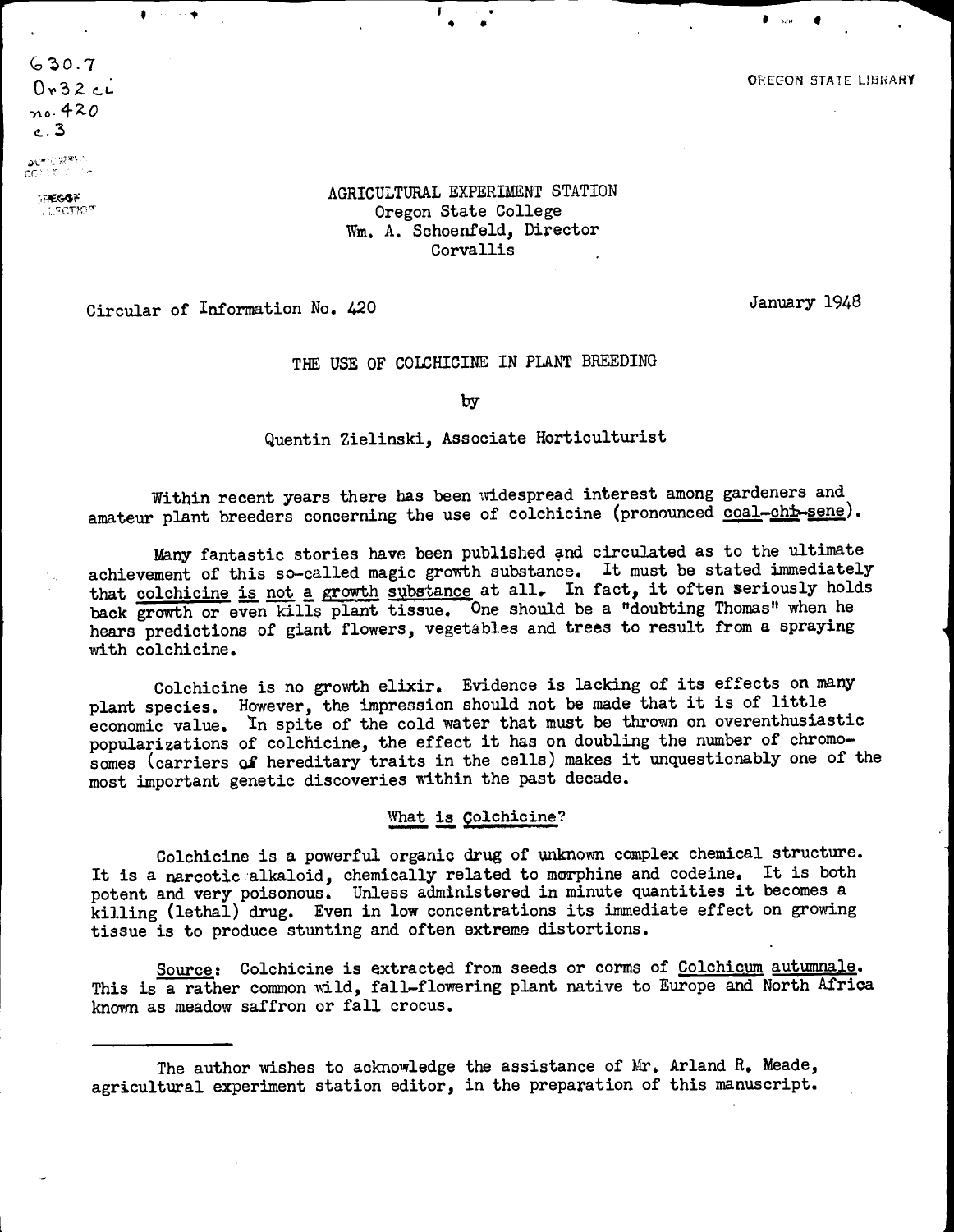Expense: The extracted coichicine material may be obtained in very small quantities in powder form (amorphous) from some chemical concerns and drugstores. The prevailing price is about \$30.00 per ounce.

A small quantity of colchicine can be used to treat a large number of plants, seeds, or other types of materials if applied without undue waste. Where a dripping method is used the solution may be used more than once unless badly contaminated by mold or plant juices.

# How Colchicine Works

Affects Cell Reproduction: Colchicine produces deep-seated changes in plants by doubling the number of chromosomes in a cell. The resulting condition is called polyploidy by scientists. The increased number of chromosomes usually brings about an increase in the size of each affected cell and causes various degrees of changes in their physiological functions.

In contrast to normal plants, those developed by coichicine treatment often show changes in height and width and thickness of branches, in size, shape, and texture of leaves, flowers, fruits and seeds, in fertility of flowers, and in response to environment. However, the exact degree of change produced when the chromosome number is doubled cannot be predicted. Certain spectacular changes referred to by some popular writers within recent years are not always to be expected.

Used on Dividing Cells: Colchicine in a water solution affects the plant cells if the drug comes into contact with them while they are dividing. (Cells divide to make more cells - they divide to multiply). It has no apparent effect on cells that are not dividing when the contact is made.

The Process of Cell Division: In normal cell division each chromosome rod splits lengthwise and the halves go to the opposite sides of the cell. There will be many chromosomes in each cell, and every one splits, with the halves migrating to opposite sides of the cells.

A new cell wall forms between the two masses of chromosomes and thus two cells are formed from each dividing cell. Each new cell has the same number of chromosomes as the cell that divided. The dividing cells are referred to as mother cells, and the newly formed ones as daughter cells (see fig. 1).

Colchicine Interferes: If colchicine is present in the dividing cell, the split chromosomes do NOT migrate to the opposite sides of the cell and the cell does not divide into daughter cells as it normally would. Thus from the colchicine treatment there results a cell with twice as many chromosomes in its nucleus as the same cell had previous to treatment. (The chromosomes are in only the nucleus of each cell). (See fig. 2.)

After such initial chromosome doubling, the normal process is for the colchicine to diffuse away from the plant tissues or to become so diluted as to be ineffective. Then the nuclei in the cells with the double chromosome number can divide normally to form new daughter cells. Then, however, the daughter cells have double the number of chromosomes of the cells of the same species before the colchicine treatment, and something new has been created.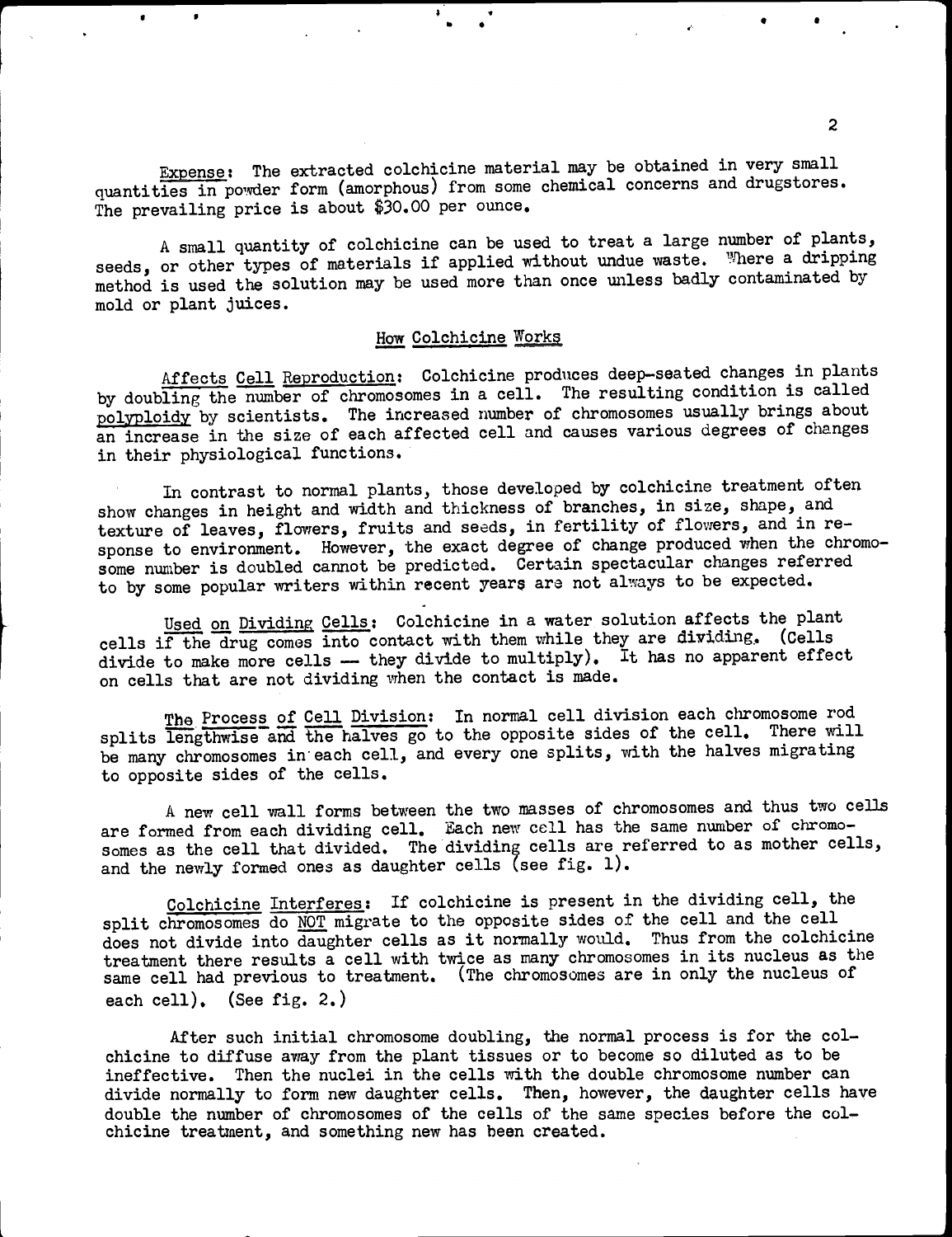Occurs in Nature, Too: The doubling of chromosomes occurs continually and accidentally in nature. It accounts formany plant variations. Very often, however, the doubling is a detriment to the plant.

## Technique of Using Colchicine

Generally, colchicine is used in water solution in concentrations from as low as  $0.01$  per cent up to  $2.00*$  per cent. The assistance of a druggist should be obtained in preparing the desired percentages and quantities of coichicine unless one is technically familiar with these details.

Use Weak Solution: The colchicine solution at the beginning and during the time of treatment should be at room temperature. With small seedlings or fast growing herb plants, it is best that the treatment be made with as weak a solution as may be effective, as early in the active growth of the plant as possible, and for a short period of time. Application of a strong solution or a prolonged treatment may prevent growth of the treated material or even kill it.

Reach Right Cells: Success in the treatment of growing material is based on the principle that the chemical should reach the actively dividing and growing cells; therefore, the manner of treatment depends upon the type of material to be treated. A few of the methods which may be modified to suit your particular material and inclinations are as follows:

#### Seed treatment

Seeds of many varieties of plants may be (and have been) soaked in solutions ranging from 0.20 per cent to 1.60 per cent for one to 10 days before planting. Soaking of seeds should be done in a very shallow container so that the seeds are not deprived of oxygen.

Seed treatment methods should be used only for seed that germinate quickly  $(2 - 4 \text{ days})$ . With slow germinating seed, the treatment should be deferred until the seed commences active germination, Then the treatment is fundamentally the same as with seedlings.

#### Seedling treatment

Freshly-germinated seeds are kept immersed in about 0.20 per cent coichicine solution in a shallow container or placed on filter paper, blotting paper or other absorbent paper spread out in shallow dishes. The absorbent paper must be thoroughly wet with the solution from 3 to 24 hours, depending upon how rapidly the seedlings are growing and how bulky they are.

If the material is suitable, the young seedlings may be treated as  $f$ ollows: the root ends are placed on a strip of absorbent cotton, thoroughly wet with vater, and then rolled into a bundle; the cotton covers the root ends and forms a plug that will fit loosely into a small vial. The bundle of plants is then placed in the vial with only the stem ends under or at least in contact with the water solution of coichicine (see fig. 4).

 $*1/10$  gram in 100 cc. water = .01% 2 grams in 100 cc. water =  $2.0\%$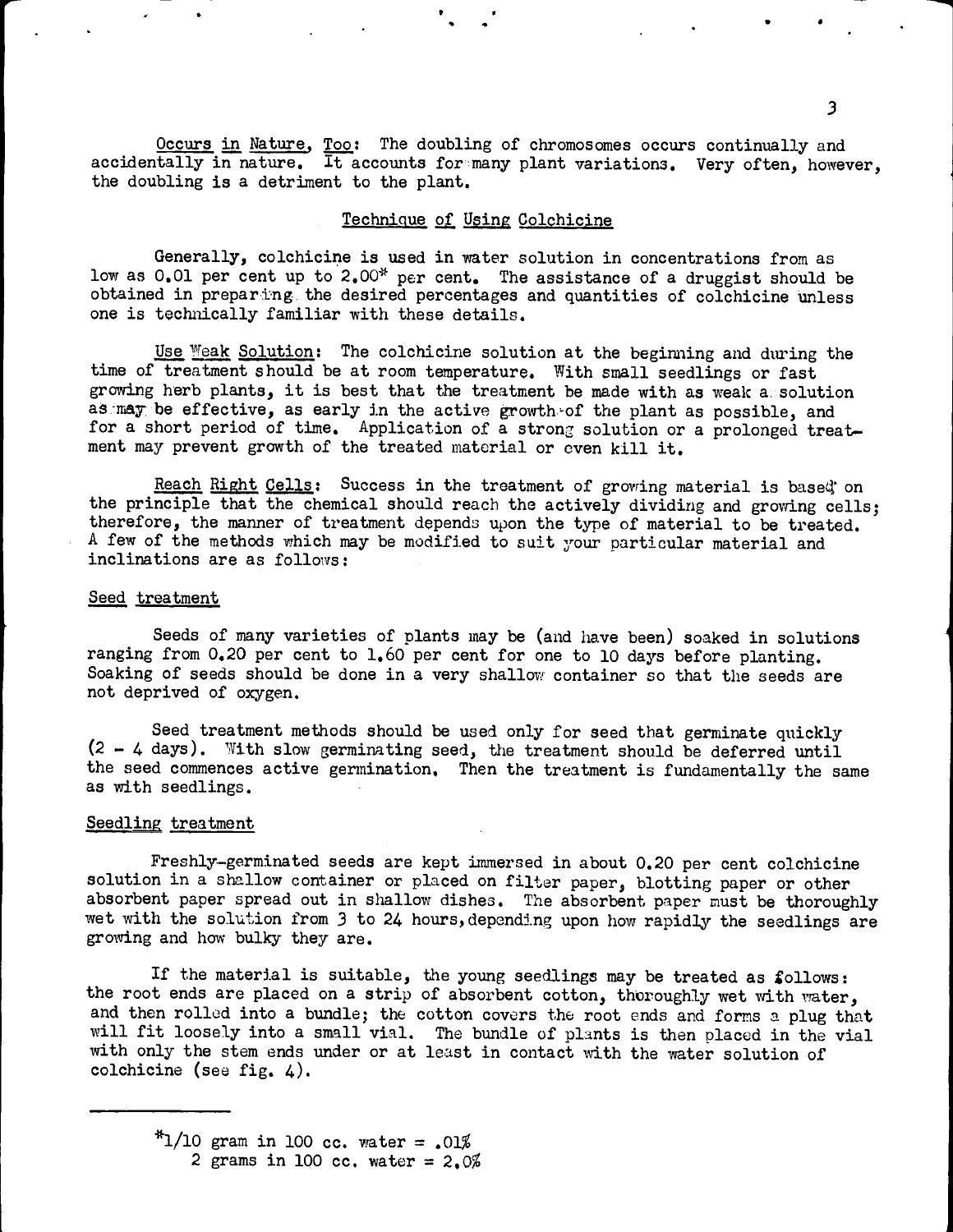This is a preferred method inasmuch as the root system is kept moist and practically unaffected by the chemical, thus preventing some of the mortality that usually follows treatment of whole seedlings. When seeds are germinated in the dark the resulting seedlings, being longer then normal, are often more suitable for this type of treatment.

## Treatment of bulbs and corms

When treating bulbs a somewhat modified technique must be followed in order to reach the growing tip with the coichicine solution. The terminal growing points in bulbs and corms are buried within a mass of scales or other storage tissues. Some popular bulbs, like tulips, narcissus, bulb iris, and onions are difficult to treat with colchicine. In these and similar cases, colchicine may be introduced into the growing regions by a hypodermic needle (see fig. 3). In gladiolus, penetration of the colchicine solution into small cormels\* has been achieved in a partial  $v_2$ cunti.

Lily bulb scales may be detached and immediately immersed in a 0.20 per cent solution for about two hours; then planted with the tips exposed.

## Treatment of growing shoots and buds

Tips of rapidly-growing shoots or entire growing buds may be treated by brushing or dripping a drop or more of the colchicine solution  $(0.50 - 1.00\%)$  over the exposed tips once or several times. The tips are exposed by cutting off the small young leaves surrounding the growing point. If the plant is flexible one may bend it over and immerse the growing tip directly for a number of hours in a vessel containing a solution of colchicine (see fig.  $5$ ).

Another modification involves affixing a wad of non-absorbent cotton to the growing point and keeping it moistened with colchicine solution (see fig. 6).

The addition of a wetting agent (Santomerse<sup>34</sup>) to the colchicine solution makes a better contact between the solution and the dividing cells at the apex. One satisfactory method is to add 2 to 6 drops of 10% Santomerse to each 10 cc. (cubic centimeters) of solution.

Caution - Care in Handling Colchicine: Since colchicine is such a powerful drug, caution should be exercised in handling the material and the solutions. Cares should be taken to avoid rubbing it in the eyes which may have dangerous consequences. The hands should be washed after contact with the chemical to prevent possible skin irritation.

# Recognizing Results

Careful scrutiny of treated material is essential in recognizing affected areas. Polyploidy caused by colchicine can often be recognized in leaves that are longer or broader than normal, or in changes in part of a leaf. Often a half, one side of the midrib, is larger than the other part and heavier in texture. Such leaves should be looked for in parts of the treated material that develop from the

<sup>\*</sup>Cormels are modified stems that resemble bulbs such as crocus and gladiolus. \*\* "Santomerse" is a chemical preparation used as an emulsifying agent and prepared by the Monsanto Chemical Company, St. Louis, Mo.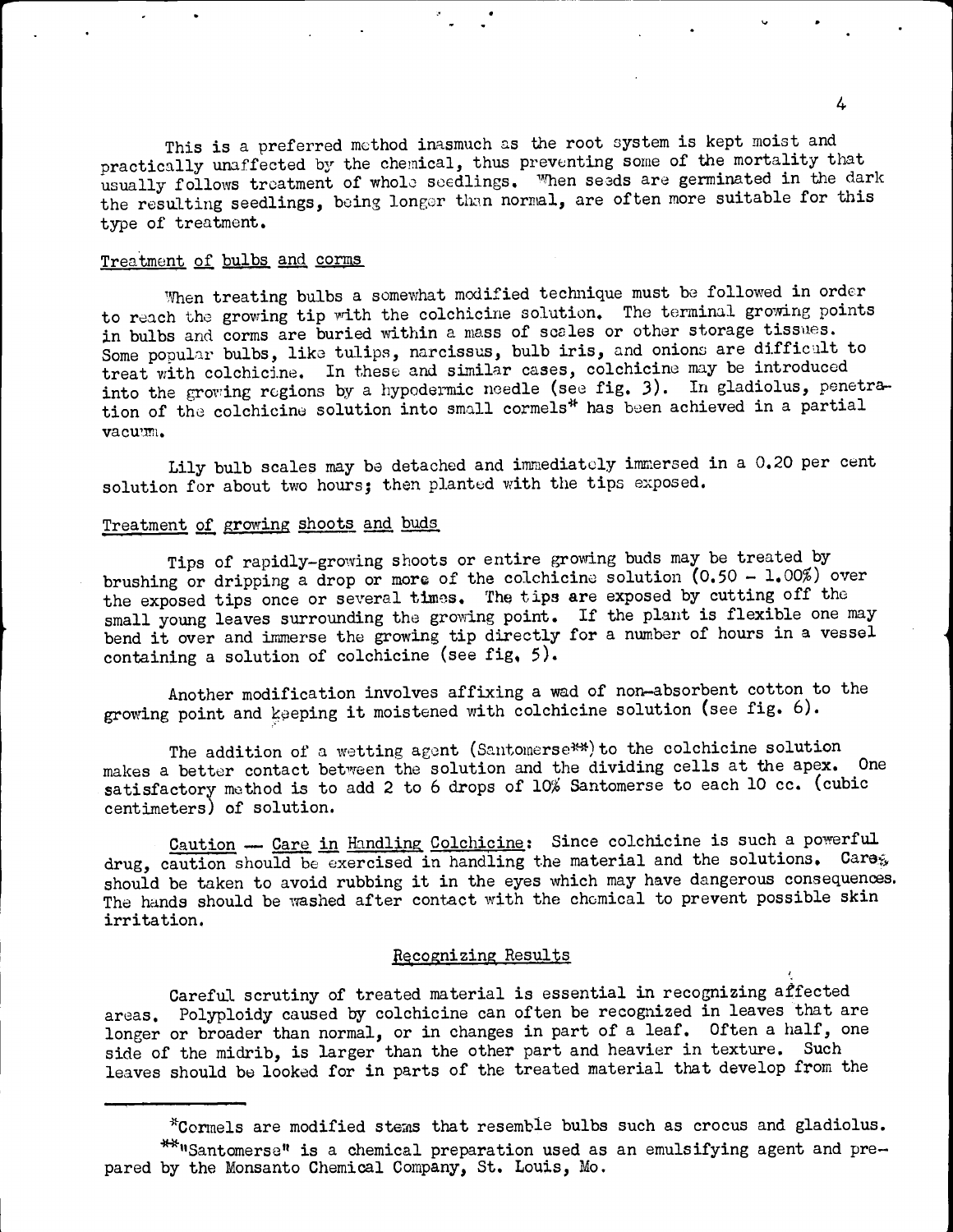main growing point after the treatment or from axillary buds (buds in axils) that were present in the treated regions. Polyploid branches may be grown from buds in the axils (angles between branches or leaves and the stems from which the branches or leaves arise) of the changed leaves by cutting off the part above these leaves.

May Need Microscope: Some changes often can be recognized only by careful observation, involving the use of a microscope or a high-magnifying hand lens. Changes caused by coichicine may he so inconspicuous that they at times escape casual observation. In interpreting results from the use of coichicine it is highly desirable, and sometimes necessary, to: know the growth habits and cultural requirements of the experimental plant; have expert knowledge of plant structure; have some knowledge of the principles of genetics and cytology; have experience in recognizing and evaluting induced changes; have training in the use of the microscope.

A high-magnifying hand lens in some cases may make it possible to see a change in size and distribution of stomates (small openings in the leaf) in comparison with stomates of a normal leaf. Changes in superficial structures such as hairs and glands that are of epidermal origin may also be detected.

## Points to Remember

It must be emphasized that desirable changes in many plants are not to be expected, since many aro already natural jolyploids and further doubling of the chromosomes may only result in inferior plants. Also, it cannot be emphasized too strongly that colchicine treatment frequently has been unsuccessful, especially with woody plants and other material where penetration of the chemical into the growing region is difficult. Furthermore, the doubled chromosome forms, if produced, are not always improvements over the normal type. Workers at the Oregon Experiment Station are using coichicine in experimental work and should be consulted regarding specific questions not covered in this report.

#### Conclusions

The use of colchicine for doubling the chromesome number of plant species has opened a large reservoir of possibilities in plant breeding work. However, it offers no simple magic road to the production of spectacular new horticultural varieties of genuine merit.

The amateur plant breeder may expect results in keeping with the time and detail he wishes to give the subject.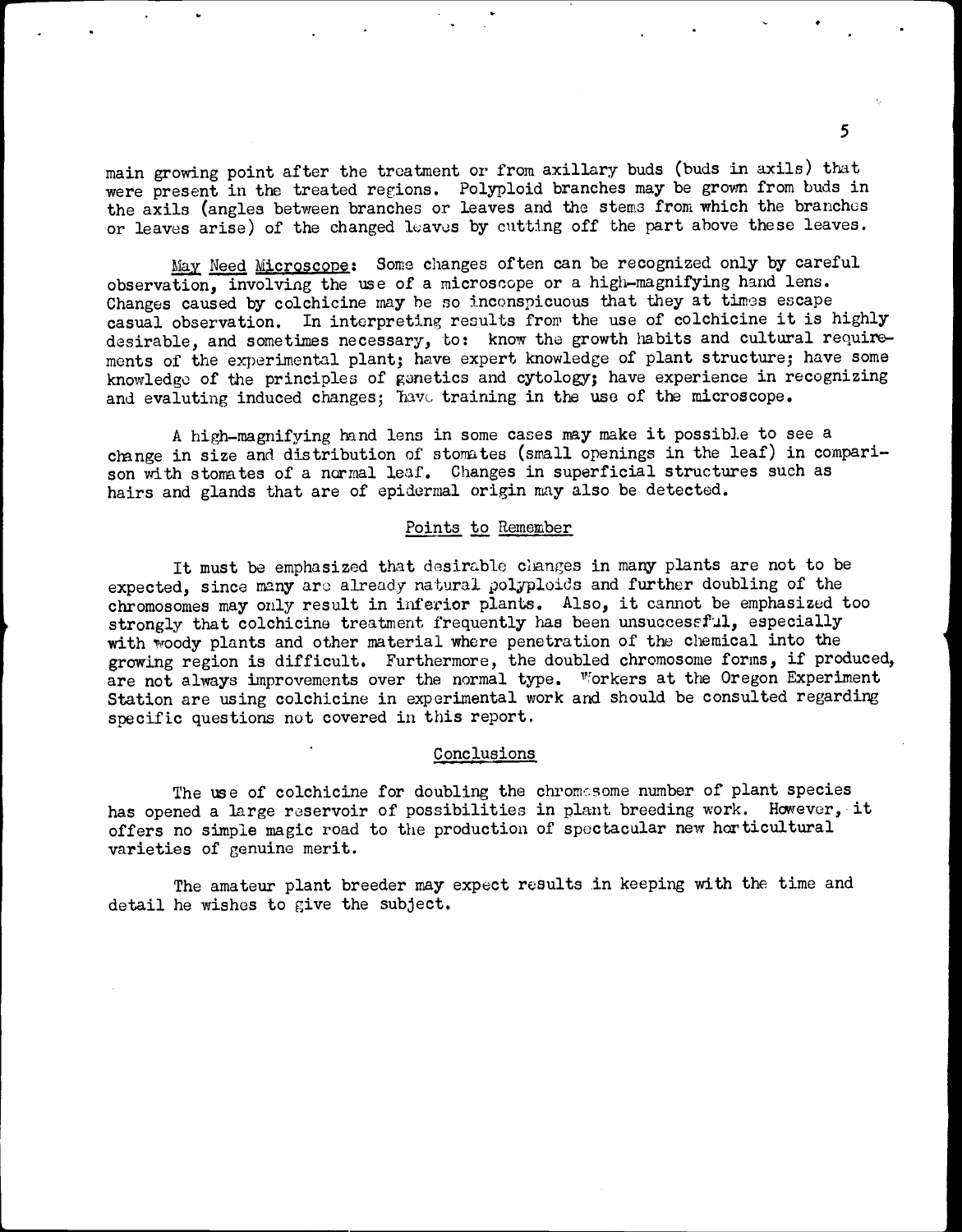## REFERENCES

For a more extended discussion of artificially induced polyploidy and informa tion on the results obtained, reference should be made to the following list:

- 1. Coichicine, Polyploidy, and Technique. Bot. Rev. 6:599-635, 1940.
- 2. Observations on the Immediate Effects of Colchicine. Jour. Hered. 30:35-37, 1939.
- 3. The Use of Coichicine in Plant Breeding, by Haig Dermen, U.S.D.A., Bureau of Plant Industry, Beltsville, Maryland. 1942.
- 4. Polyploid Pears. Jour. Hered. 38:189-192, 1947.
- 5. Plant Magic. J. P. Haworth. 1946. Binford and Mort.

## SOURCES OF SUPPLY

- 1. J. T. Baker Chem. Company, Phillipsburg, New Jersey.
- 2. S. B. Peniek Co., 50 Church Street, New York 7, New York.
- 3. Eimer and Amend, 633-635 Greenwich St., New York, New York.
- 4. Mallinckrodt Chemical Works, New York, New York.
- 5. Merck and Company, Inc., Rahway, New Jersey.
- 6. Inland Alkaloid Co., Tipton, Indiana.